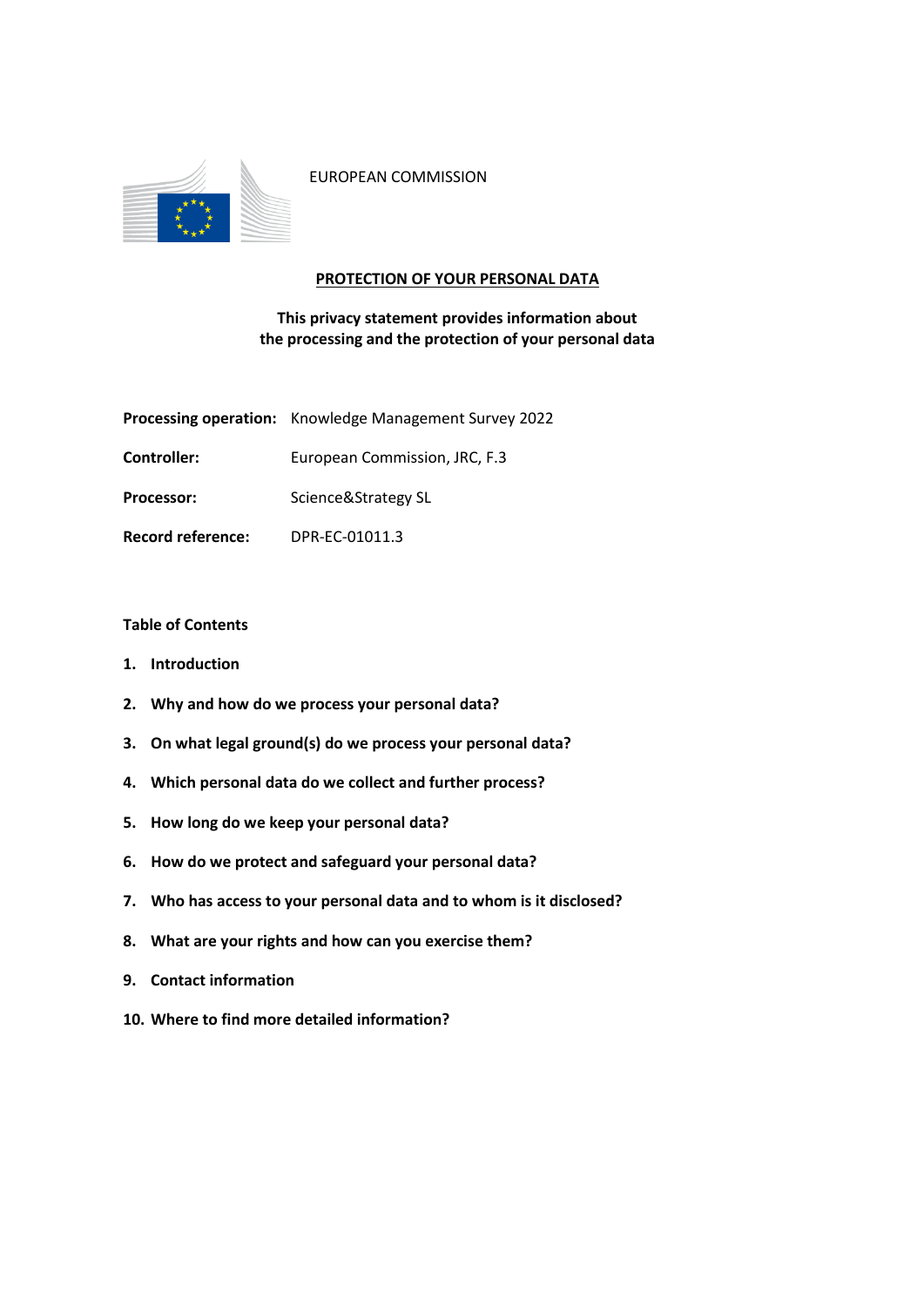# **1. Introduction**

The European Commission (hereafter 'the Commission') is committed to protect your personal data and to respect your privacy. The Commission collects and further processes personal data pursuant to [Regulation \(EU\) 2018/1725](https://eur-lex.europa.eu/legal-content/EN/TXT/?uri=uriserv:OJ.L_.2018.295.01.0039.01.ENG&toc=OJ:L:2018:295:TOC) of the European Parliament and of the Council of 23 October 2018 on the protection of natural persons with regard to the processing of personal data by the Union institutions, bodies, offices and agencies and on the free movement of such data (repealing Regulation (EC) No 45/2001).

This privacy statement explains the reason for the processing of your personal data, the way we collect, handle and ensure protection of all personal data provided, how that information is used and what rights you have in relation to your personal data. It also specifies the contact details of the responsible Data Controller with whom you may exercise your rights, the Data Protection Officer and the European Data Protection Supervisor.

This privacy statement concerns the processing operation 'Targeted consultation activities', namely survey on knowledge management undertaken by Commission, JRC, F.3 as presented below.

Data processor on behalf of the Commission JRC.F.3:

Science&Strategy SL, 08233 Vacarisses (Barcelona), Spain, [TEAM@fre-sci.com](mailto:TEAM@fre-sci.com)

## **2. Why and how do we process your personal data?**

Purpose of the processing operation: The Commission collects and uses your personal information within the framework of targeted consultation activities to obtain your views on a specific initiative, policy or intervention.

You are being contacted by data processor on behalf of the Commission's data controller since it has concluded that your views are relevant and necessary to explore a subject for which very limited information is available. This exploratory targeted consultations activity will provide further information to the Commission's services necessary to take basic conceptual decisions.

 the contact details of the prospective respondent have not been in the possession of the controller/processor and have been solely collected for this targeted consultation activity.

The processor collected your contact details from the internet where they have been manifestly made public by you or the organisation you work for. You have been identified by the processor as a stakeholder whose views are relevant and necessary to achieve the specific purpose of the targeted consultation activity in the public interest as described below*.* Your participation in the targeted consultation activity is completely voluntary.

More specifically, the processing operation concerns the following processing activities and purposes:

 $-$  to obtain the views of stakeholders to explore a subject for which very limited information is available. This exploratory targeted consultations activity (hereafter, 'targeted consultation') will provide further information to the Commission necessary to take basic conceptual decisions.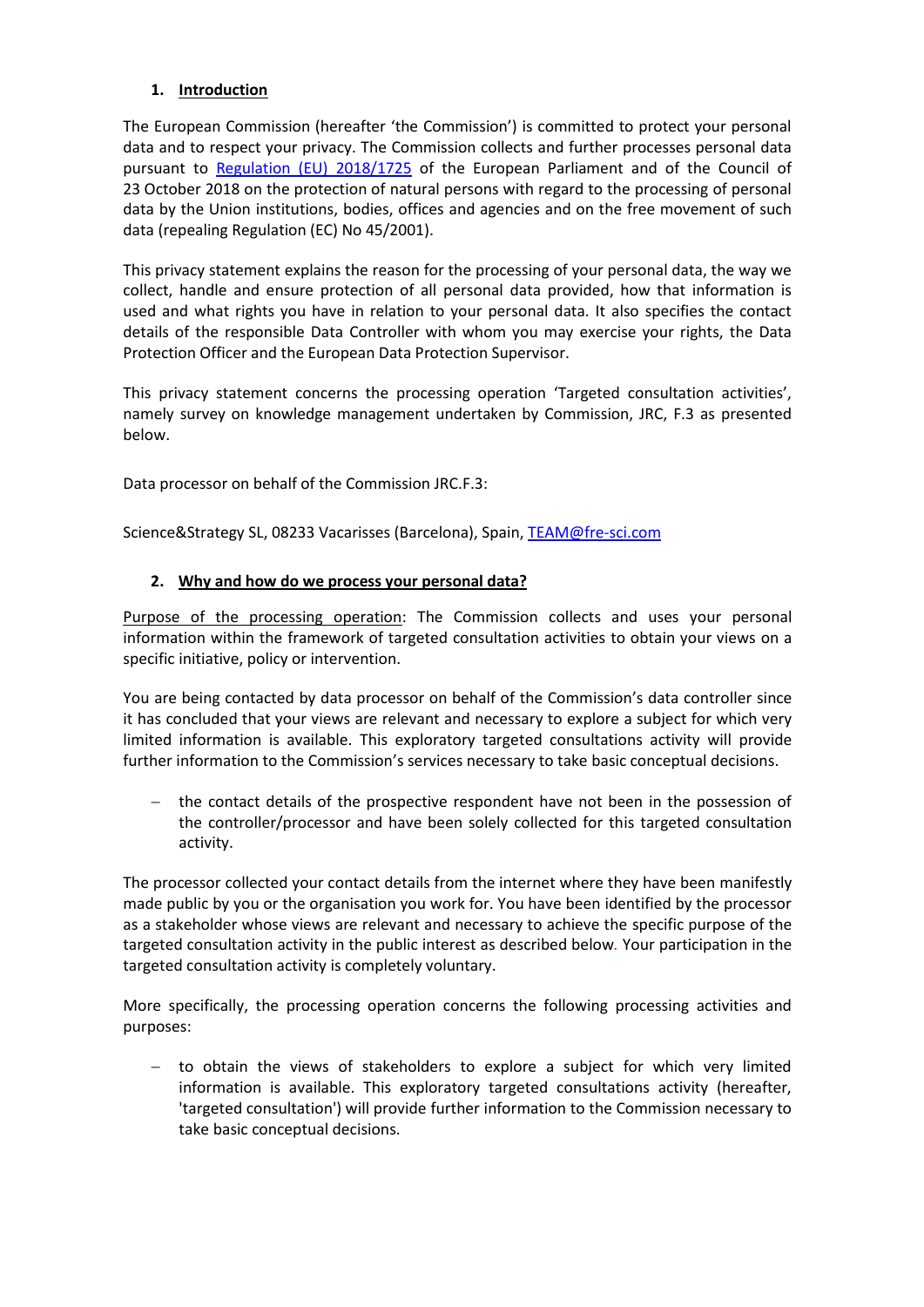For reasons of transparency and openness your views will, in principle, be published on a Europa website, either directly as received or in the form of a summary report, or included in a wider policy document. The Commission only publishes your identity if you consent to the publication.

To avoid misuse, anonymous contributions to the Commission may not be accepted, regardless whether you consent to the publication of your identity together with your contribution.

- The subject matter of the consultation activity require you to provide personal data in your response that may identify or make you identifiable. These personal data will only be published subject to your explicit consent.
- The consultation activity uses the Commission's online questionnaire tool EUSurvey. For further information, please refer to the privacy statement of 'EU Survey' as well as the processing operations 'Identity & Access Management Service (IAMS)' (reference number in the public DPO register: [DPR-EC-03187](https://ec.europa.eu/dpo-register/detail/DPR-EC-03187)) and 'EUSurvey' (reference number: [DPR-EC-01488\)](https://ec.europa.eu/dpo-register/detail/DPR-EC-01488).

The personal data processed may be reused for the purpose of procedures before the EU Courts, national courts, the European Ombudsman or the European Court of Auditor.

Your personal data will *not* be used for an automated decision-making including profiling.

## **3. On what legal ground(s) do we process your personal data**

We process your personal data, because:

It is based on your consent, for one or more specified purposes:

- $-$  if applicable, the processing of special categories of personal data, whether they are necessary for the targeted consultation or provided spontaneously by the respondent;
- to be contacted by the Commission for the present consultation.

The Union law which is the basis for the processing based on Article 5(1)(a) of Regulation (EU) 2018/1725 is the Treaty of the European Union, and more specifically its Articles 1 and 11, Article 298 of the Treaty on the Functioning of the European Union, read in conjunction with Recital 22 of Regulation (EU) 2018/1725), as well as the Protocol 2 on the application of the principles of subsidiarity and proportionality.

#### **4. Which personal data do we collect and further process***?*

In order to carry out this processing operation the following categories of personal data may be processed by the data processor:

- *name and surname,*
- *profession,*
- *country of residence,*
- *e-mail address of the respondent,*
- *the name of a self-employed individual (natural persons) on whose behalf the respondent is contributing,*
- *personal data related to the physical, economic, cultural, or social identity of the respondent, insofar as they are not falling under Article 10 of the Regulation,*
- *personal data included in the response or contribution to the targeted consultation activity, including (personal) opinions (if the targeted consultation at hand requires so),*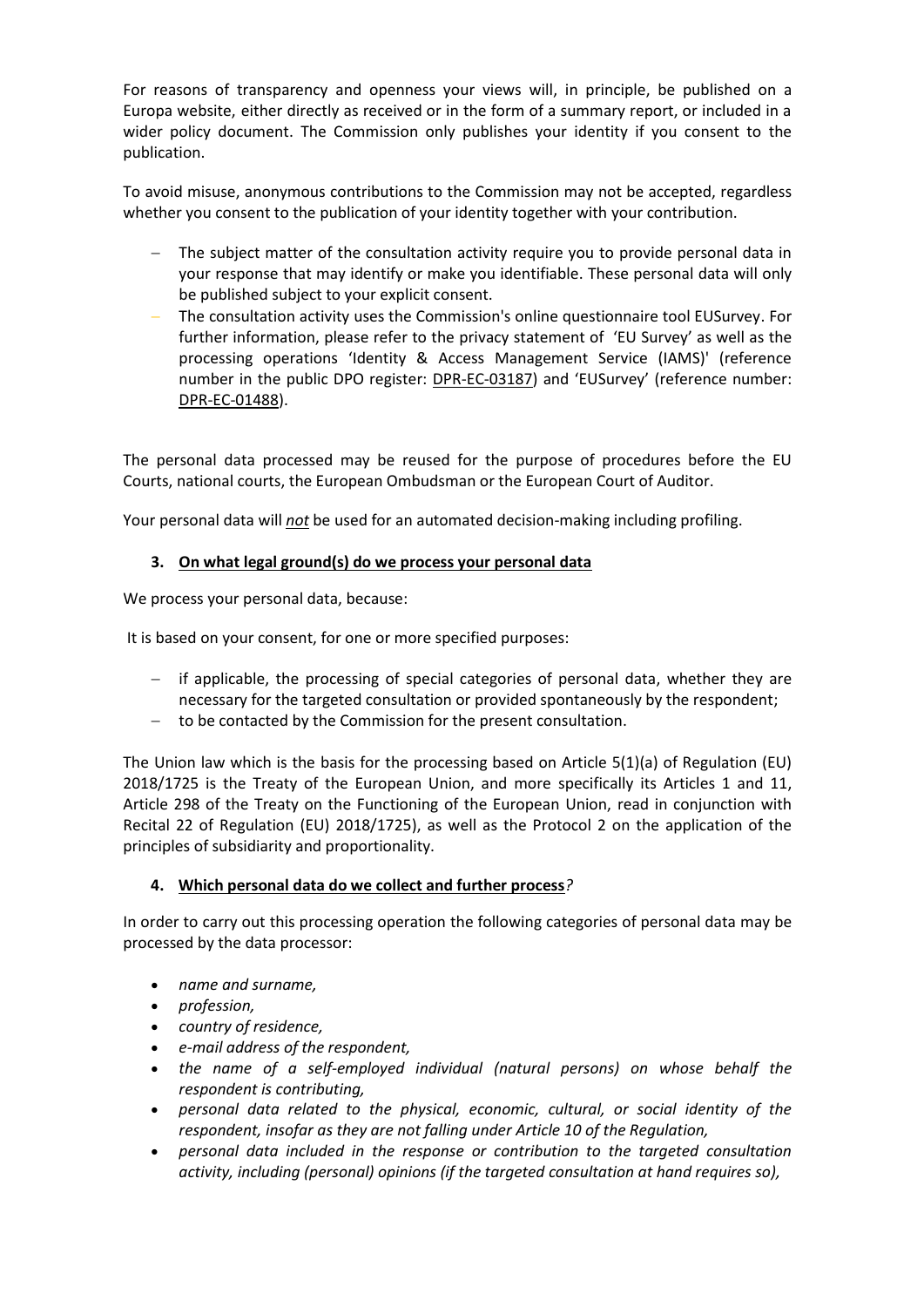Furthermore, you may spontaneously provide other, non-requested personal data in the context of your reply to the targeted consultation.

Please note that the Data Controller does not request nor expect that data subjects provide any special categories of data under Article 10(1) of Regulation 2018/1725 (that is "personal data revealing racial or ethnic origin, political opinions, religious or philosophical beliefs, or trade union membership, and the processing of genetic data, biometric data for the purpose of uniquely identifying a natural person, data concerning health or data concerning a natural person's sex life or sexual orientation") related to themselves or to third persons in their contributions to the targeted consultation activity. Any spontaneous inclusion of these types of personal data is the responsibility of the data subject and by including any of these types of data the data subject is considered to provide his/her explicit consent to the processing, in accordance with Article 10(2)(a) of Regulation 2018/1725.

## **5. How long do we keep your personal data?**

The Data Controller only keeps your personal data for the time necessary to fulfil the purpose of collection or further processing, namely for a maximum of five years after the closure of the file to which the present targeted consultation belongs. A file is closed at the latest once there has been a final outcome in relation to the initiative to which the targeted consultation contributed.

This administrative retention period of five years is based on the retention policy of European Commission documents and files (and the personal data contained in them), governed by the common Commission-level retention list for European Commission files [SEC\(2019\)900.](http://ec.europa.eu/transparency/regdoc/index.cfm?fuseaction=list&n=10&adv=0&coteId=2&year=2019&number=900&dateFrom=&dateTo=&serviceId=&documentType=&title=&titleLanguage=&titleSearch=EXACT&sortBy=NUMBER&sortOrder=DESC) It is a regulatory document in the form of a retention schedule that establishes the retention periods for different types of European Commission files. That list has been notified to the European Data Protection Supervisor.

The administrative retention period is the period during which the Commission departments are required to keep a file depending on its usefulness for administrative purposes and the relevant statutory and legal obligations. This period begins to run from the time when the file is closed.

In accordance with the common Commission-level retention list, after the 'administrative retention period', files including (the outcome of) targeted consultations (and the personal data contained in them) can be transferred to the Historical Archives of the European Commission for historical purposes (for the processing operations concerning the Historical Archives, please see record of processing 'Management and long-term preservation of the European Commission's Archives', registered under reference number [DPR-EC-00837\)](https://ec.europa.eu/dpo-register/detail/DPR-EC-00837).

#### **6. How do we protect and safeguard your personal data?**

All personal data in electronic format (e-mails, documents, databases, uploaded batches of data, etc.) are stored on the servers of the Commission or of its contractors (processors). All processing operations are carried out pursuant to [Commission Decision \(EU, Euratom\) 2017/46](https://eur-lex.europa.eu/legal-content/EN/TXT/?qid=1548093747090&uri=CELEX:32017D0046) of 10 January 2017 on the security of communication and information systems in the Commission.

In order to protect your personal data, the Commission has put in place a number of technical and organisational measures. Technical measures include appropriate actions to address online security, risk of data loss, alteration of data or unauthorised access, taking into consideration the risk presented by the processing and the nature of the personal data being processed. Organisational measures include restricting access to the personal data solely to authorised persons with a legitimate need to know for the purposes of this processing operation.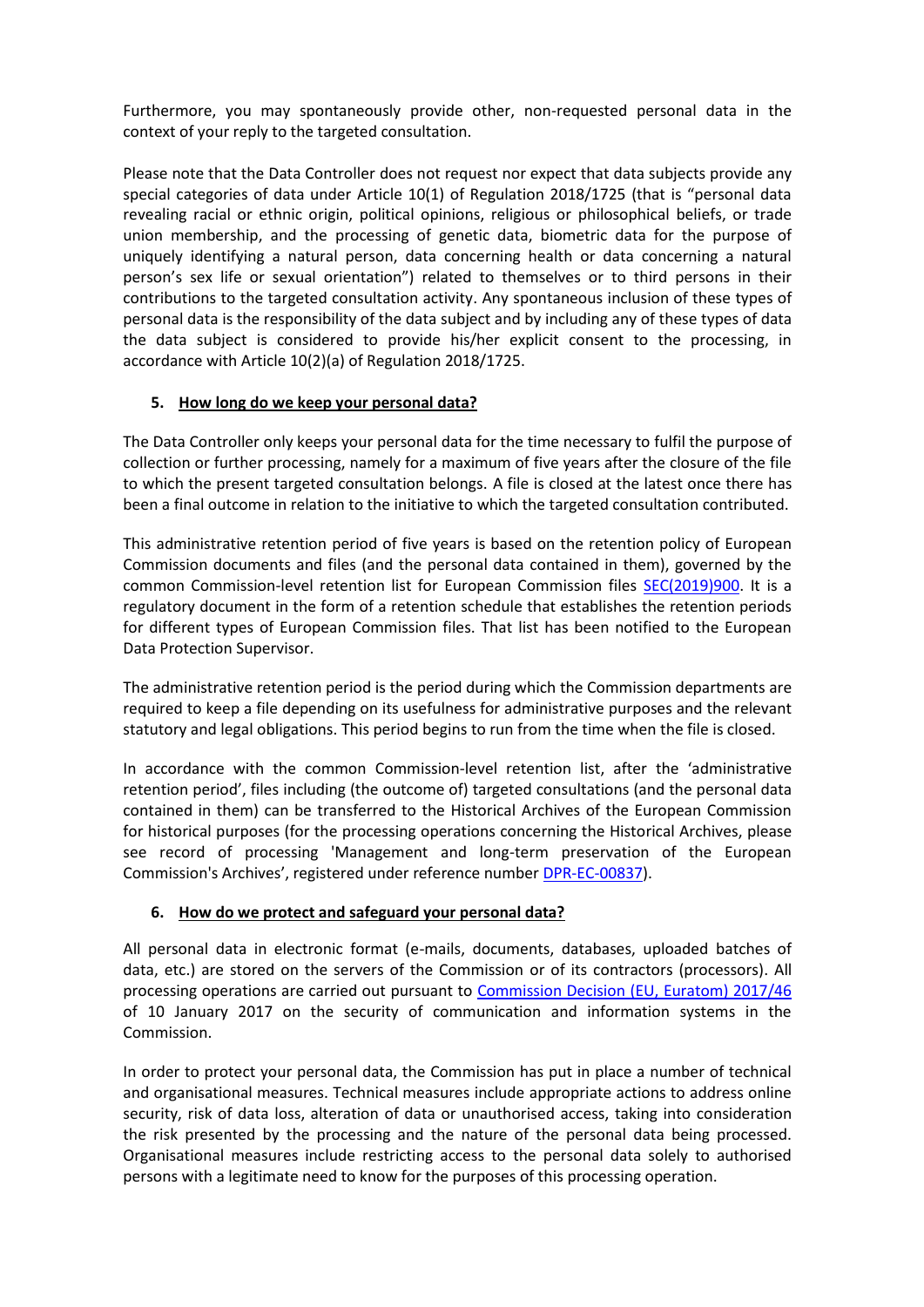The Commission's processors (contractors) are bound by a specific contractual clause for any processing operations of your personal data on behalf of the Commission. The processors have to put in place appropriate technical and organisational measures to ensure the level of security, required by the Commission.

# **7. Who has access to your personal data and to whom is it disclosed?**

Access to your personal data is provided to the Commission staff responsible for carrying out this survey and to authorised staff according to the "need to know" principle, in particular to follow-up on the targeted consultation. Such staff abide by statutory, and when required, additional confidentiality agreements.

Certain personal data may be made public on the Europa website, namely:

- any personal data on which you consented to their publication;
- personal data spontaneously provided by you in your contribution (without it being required by the survey.

Please note that pursuant to Article 3(13) of Regulation (EU) 2018/1725 public authorities (e.g. Court of Auditors, EU Court of Justice) which may receive personal data in the framework of a particular inquiry in accordance with Union or Member State law shall not be regarded as recipients; the processing of those data by those public authorities shall be in compliance with the applicable data protection rules according to the purposes of the processing.

Potential transfers of personal data to the partner/beneficiary countries take place on the basis of derogations set out in Regulation (EU) 2018/1725, namely for important reason of public interest (Article 50(1)(d)). Such public interest is outlined in articles 1 and 11 of the Treaty on European Union as well as in Article 298 of the Treaty on the Functioning of the European Union.

In particular, the controller might transfer your personal data (reports containing your contributions) to the authorities of the partner/beneficiary country where the project/programme is implemented. In addition, processing of personal data by the processor may qualify as international transfer when the contractor is a non EU/EEA entity, use a local office located in the country where the project/programme is implemented or a non EU/EEA subcontractor.

Access to your personal data is provided to the Commission's contractor responsible for carrying out the evaluation and to authorised staff according to the "need to know" principle.

The information we collect will not be given to any third party, except to the extent and for the purpose we may be required to do so by law.

# **8. What are your rights and how can you exercise them?**

You have specific rights as a 'data subject' under Chapter III (Articles 14-25) of Regulation (EU) 2018/1725, in particular the right to access your personal data and to rectify them in case your personal data are inaccurate or incomplete. Under certain conditions, you have the right to erase your personal data, to restrict the processing of your personal data, to object to the processing and the right to data portability.

You have the right to object to the processing of your personal data, which is lawfully carried out pursuant to Article 5(1)(a), on grounds relating to your particular situation.